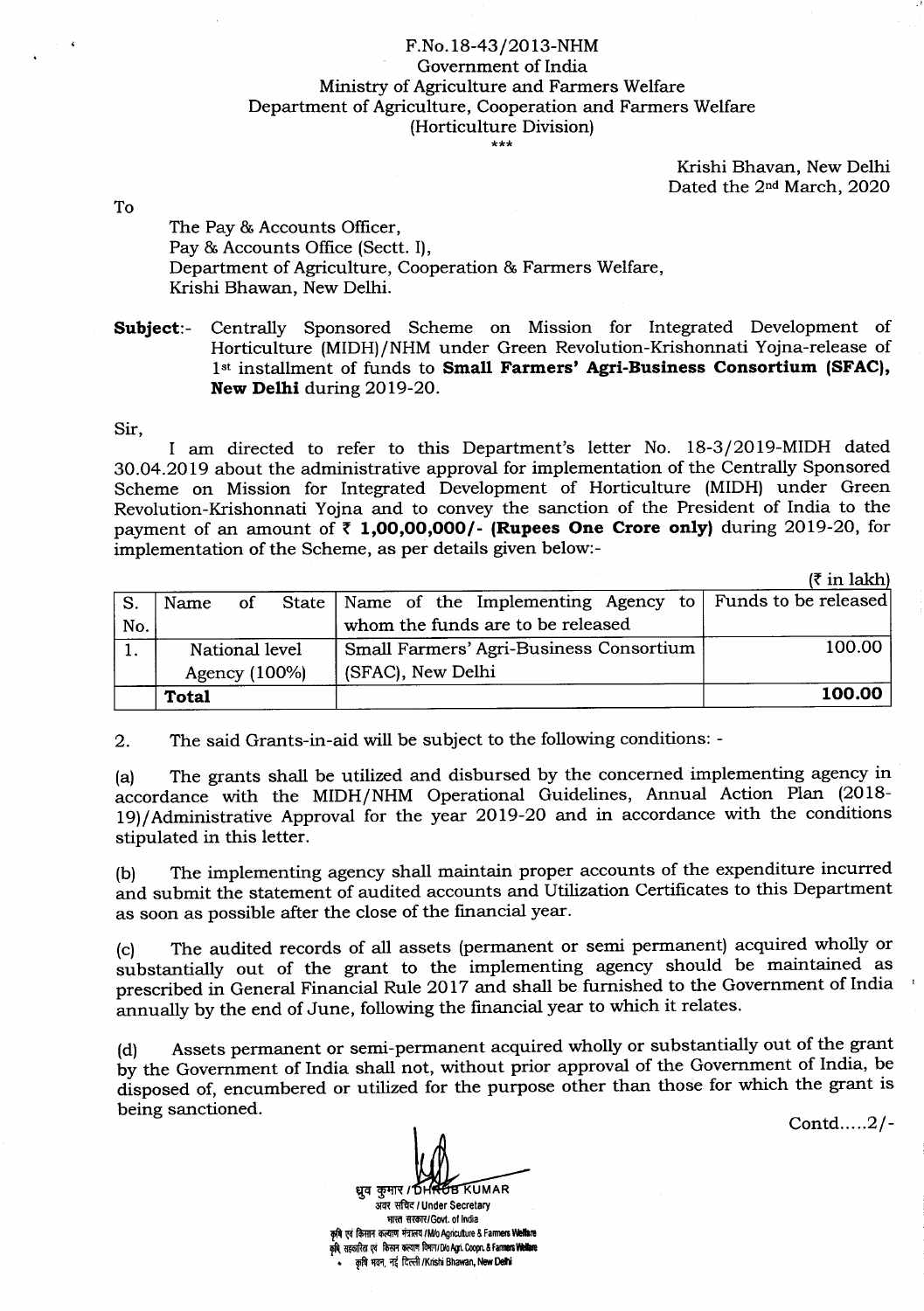(e) The accounts of the implementing agency shall be open to Internal Audit of the Principal Accounts Oflicer, Department of Agriculture, Cooperation and Farmers Welfare as well as the Statutory Audit by the Comptroller & Auditor General of India at his discretion and he shall have the right to demand the production of books, accounts, connected vouchers and other documents and papers in this regard.

(0 The concerned implementing agency shall furnish the physical and frnancial progress report to this Department on monthly basis in the prescribed format.

(g) The Implementing Agencies will follow other terms and conditions contained in the General Financial Rules 2Ol7 , as amended from time to time.

(h) Any unspent balance of grant, which is not spent for the purpose for which it is sanctioned during the financial year shall be refunded to the Government of India or adjusted for further utilization at the end of the frnancial year. The funds shall be transferred electronically through RTGS System/Demand Draft to the Implementing Agencies.

(il Al1 grantee institutions shall submit Utilization Certificates in prescribed proforma (GFR-12A) on PFMS [Rule 86(6)].

0) The Further use of Grants in Aid being released by this sanction Order, is to be done through EAT module of PFMS. The Utilization Certifrcate not supported by the EAT module data is likely to be rejected and expenditure is not to be treated as regular. The agency would be forced to refund the amount received as the expenditure not appearing in EAT module data is not to be taken as expenditure incurred in accordance with the terms and conditions of this Sanction Order.

3. The expenditure shall be debited to the following Head of Account:-

| Demand No. 1 (Plan) | $(3 \in \mathbb{R}^2)$                |                      |
|---------------------|---------------------------------------|----------------------|
| Head of Account     | Description                           | Funds to be released |
| $MH - 2401$         | Crop Husbandry                        |                      |
| 00.119              | Horticulture & Vegetable Crops        |                      |
| 55                  | Green-Revolution-Krishonnati Yojna    |                      |
| 04                  | Mission for Integrated Development of |                      |
|                     | Horticulture                          |                      |
| 550431              | Grants-in-aid - General               | 100.00               |

Responsibility for ensuring/benefits as mentioned above solely lies with the State Horticulture Mission/Implementing Agency and it should be reflected in the progress report and post the data accordingly in NHM website also.

4. This sanction issues with the approval of Integrated Finance Division vide their Dy No. 7326/AS&FA dated 26/02/2020.

5. This has been noted at Serial No. 18 of the Register of Grants of 2019-20 as per GFR 23s (A).

Contd......3l-

**RUR KUMAR** अवर सचित / Under Secretary धुव भारत सरकार/Govt. of India कृषि एवं किसान कल्याण मंत्रालय / M/o Agriculture & Farmers Welfare

कृषि, सहकारिता एवं किसान कल्याण विमाग/D/o Agri. Coopn. & Farmers Welfare  $\frac{1}{2}$  कृषि मवन, नई दिल्ली /Krishi Bhawan, New Delhi